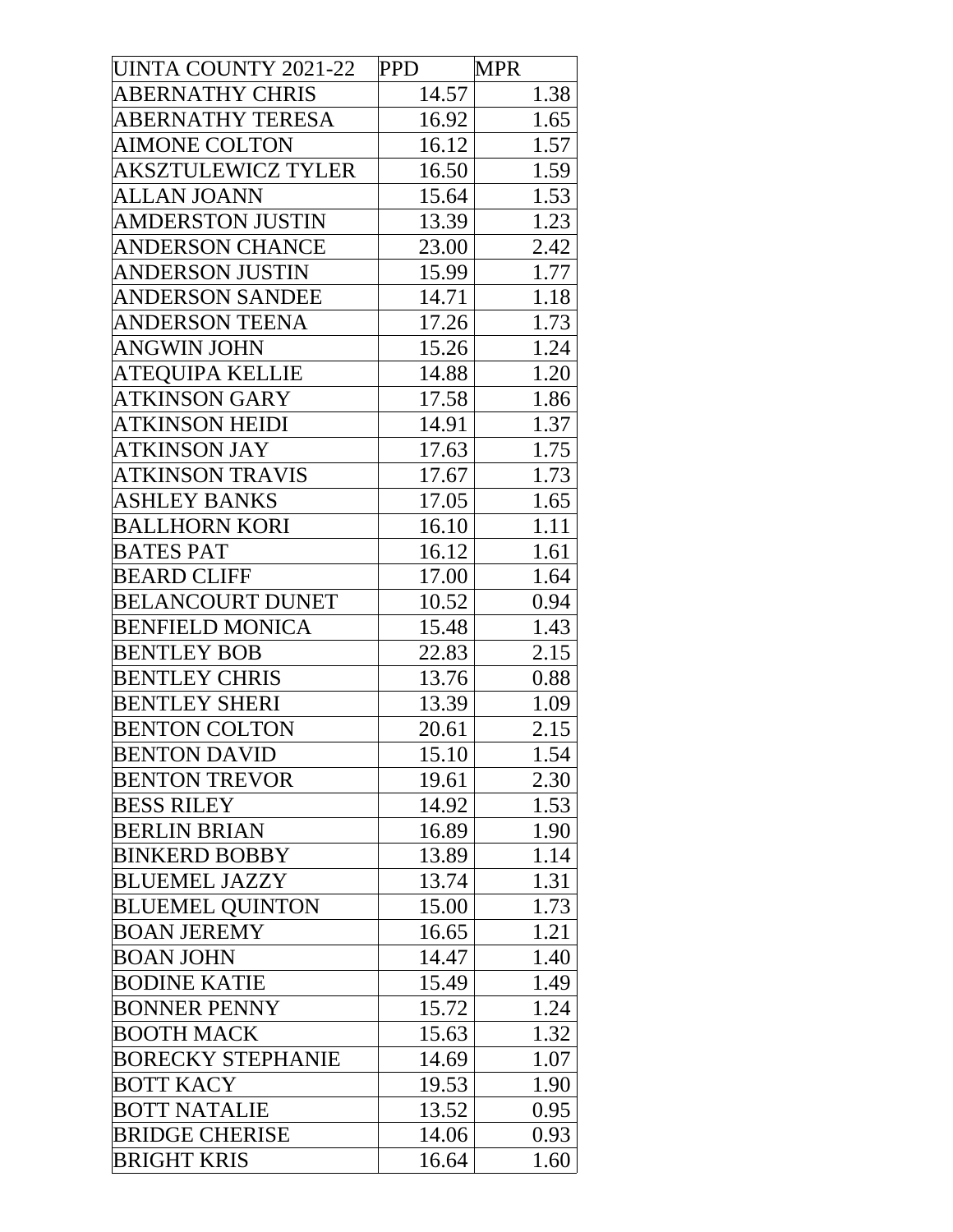| <b>BRIZUELA ROMAN</b>    | 17.18 | 1.72 |
|--------------------------|-------|------|
| <b>BROWN EMBER</b>       | 16.14 | 1.42 |
| <b>BROWN JODY</b>        | 15.12 | 1.42 |
| <b>BROWN NATE</b>        | 17.34 | 1.71 |
| <b>BROWN PAM</b>         | 14.00 | 1.07 |
| <b>BROWN STEVE</b>       | 14.04 | 1.22 |
| <b>BROWN SUMMER</b>      | 17.55 | 1.66 |
| <b>BURGE RICK</b>        | 15.64 | 1.58 |
| <b>BURKETT VIRGINIA</b>  | 15.89 | 1.59 |
| <b>BURKETT WILLY</b>     | 21.24 | 2.17 |
| <b>CAMPOS SHAYLEE</b>    | 13.77 | 1.14 |
| <b>CANTRALL GEORGE</b>   | 18.01 | 1.88 |
| <b>CANTU DAWN</b>        | 16.40 | 1.53 |
| <b>CASE DAWSON</b>       | 21.95 | 2.24 |
| <b>CASE JUSTIN</b>       | 32.90 | 3.52 |
| <b>CASE KILEY</b>        | 15.00 | 1.37 |
| <b>CASE MCKENZIE</b>     | 14.87 | 1.35 |
| <b>CATTLE KIRK</b>       | 14.98 | 1.27 |
| <b>CAVES HALEY</b>       | 15.41 | 1.27 |
| <b>CHISM JED</b>         | 17.63 | 1.83 |
| <b>CHRISTENSEN ELLIE</b> | 14.82 | 1.19 |
| <b>CHRISTOPHER KEITH</b> | 21.78 | 2.10 |
| <b>CLARIDA CHUCK</b>     | 14.57 | 1.31 |
| <b>COOK CINDY</b>        | 15.78 | 1.40 |
| <b>COOTS TERESA</b>      | 14.70 | 1.20 |
| <b>COPENHAVER SUZI</b>   | 14.35 | 0.94 |
| <b>CORDATO JASON</b>     | 15.64 | 1.37 |
| <b>CORMANY JACK</b>      | 18.67 | 1.88 |
| CORMANY LAURA            | 15.80 | 1.30 |
| <b>CORNELL AMIE</b>      | 14.75 | 1.33 |
| <b>CORNELL MARK</b>      | 18.98 | 1.68 |
| <b>COTTLE KIRK</b>       | 15.90 | 1.29 |
| <b>COX CORENE</b>        | 13.46 | 0.99 |
| <b>COX JAMIE</b>         | 18.55 | 1.70 |
| <b>CRUTH KENNY</b>       | 13.66 | 1.25 |
| <b>DAVIS CHELSEA</b>     | 17.12 | 1.88 |
| <b>DAVIS KEVIN</b>       | 16.38 | 1.77 |
| <b>DEAN CHRIS</b>        | 14.15 | 1.37 |
| <b>DEAN COURTNEY</b>     | 13.92 | 1.08 |
| <b>DEAN STEPHANIE</b>    | 14.53 | 1.20 |
| <b>DEPEW TAD</b>         | 26.83 | 2.85 |
| <b>DESCH CONRAD</b>      | 15.76 | 1.51 |
| <b>DICKERSON ERIC</b>    | 16.17 | 1.51 |
| <b>DICKINSON DERIN</b>   | 14.10 | 1.42 |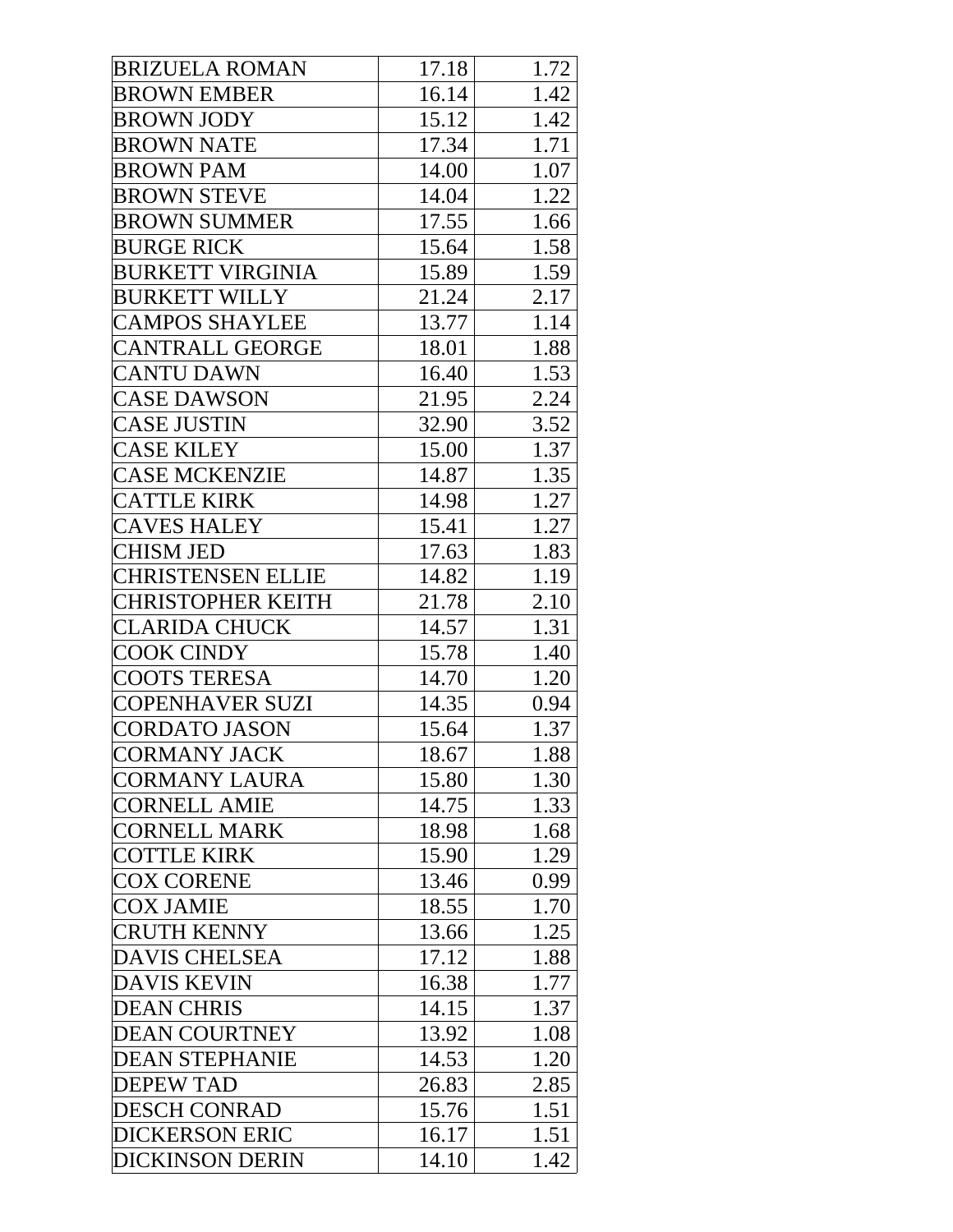| <b>DORSETT JULIETTE</b>    | 14.34 | 1.12 |
|----------------------------|-------|------|
| <b>ELLISON BRITTNEY</b>    | 15.78 | 1.52 |
| <b>ELLISON TERRY</b>       | 25.24 | 2.72 |
| <b>ELLISON TOM</b>         | 15.43 | 1.31 |
| <b>ELMER NICK</b>          | 13.97 | 1.25 |
| <b>ERICKSON CALEB</b>      | 14.96 | 1.42 |
| <b>EVANS KEATON</b>        | 15.08 | 1.34 |
| <b>FARRELL JAMIE</b>       | 18.10 | 1.70 |
| <b>FERGUSON MITCH</b>      | 14.96 | 1.19 |
| <b>FINCH STACEY</b>        | 14.11 | 0.95 |
| <b>GELDART JENNY</b>       | 12.61 | 0.98 |
| <b>GERBER ROBERT</b>       | 18.74 | 1.87 |
| <b>GILLARD 3rd CHARLES</b> | 18.48 | 2.28 |
| GLATHER BRYON              | 20.87 | 2.27 |
| <b>GOMEZ AMANDA</b>        | 15.38 | 1.34 |
| <b>GREENE STEVE</b>        | 18.51 | 1.68 |
| <b>GRIGGS LANNY</b>        | 16.63 | 1.80 |
| <b>GRUBBS DANIEL</b>       | 13.06 | 1.49 |
| <b>GUNTER CAROL</b>        | 14.24 | 1.07 |
| <b>HAINES JEN</b>          | 14.06 | 1.14 |
| <b>HAINES TY</b>           | 15.49 | 1.32 |
| <b>HAMBLIN SETH</b>        | 16.12 | 1.26 |
| <b>HANNAN MATT</b>         | 16.10 | 1.66 |
| <b>HANSEN DEBRA</b>        | 14.82 | 1.33 |
| <b>HARRIS RICK</b>         | 17.15 | 1.67 |
| <b>HARRISON JAKIE</b>      | 14.62 | 1.15 |
| <b>HARTER BILL</b>         | 14.29 | 1.30 |
| HARTLEY CODY               | 13.92 | 1.14 |
| HARTLEY KYLE               | 12.75 | 0.97 |
| <b>HARTLEY RICK</b>        | 14.04 | 1.21 |
| HARTMAN SAMANTHA           | 16.67 | 1.63 |
| HARTZELL JED               | 16.91 | 1.59 |
| <b>HARTZELL LAURIE</b>     | 14.83 | 1.40 |
| <b>HERNANDEZ VICTOR</b>    | 15.99 | 1.53 |
| <b>HEYREND TONY</b>        | 14.72 | 1.26 |
| <b>HIBBARD JAKE</b>        | 16.73 | 1.74 |
| <b>HOLLIS MARILYN</b>      | 14.16 | 1.14 |
| <b>HOLMES CHAD</b>         | 17.06 | 1.64 |
| HOOPES DYLAN               | 12.17 | 1.59 |
| <b>HORTON SHANA</b>        | 14.25 | 1.10 |
| <b>HUNTLEY CORY</b>        | 16.27 | 1.26 |
| HUSSEY CHRISTINA           | 14.10 | 1.21 |
| <b>HUTCHINS REGGIE</b>     | 14.70 | 1.30 |
| <b>HUTCHINSON ERIC</b>     | 13.45 | 1.09 |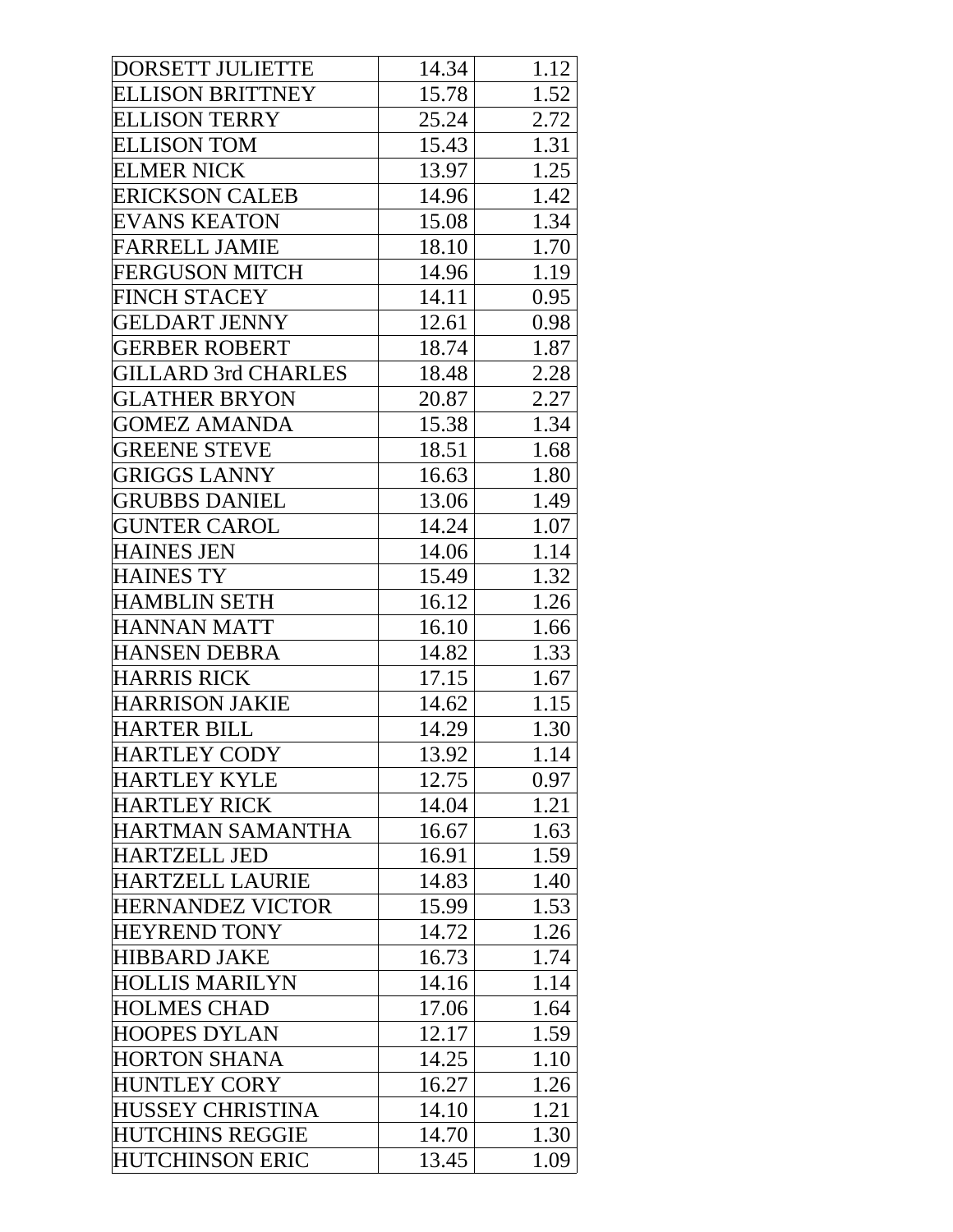| <b>IBARRA JESSIE</b>   | 15.09 | 1.18 |
|------------------------|-------|------|
| <b>IORG LNETTE</b>     | 13.37 | 0.80 |
| <b>JOHNSON JIM</b>     | 16.58 | 1.56 |
| <b>JOHNSON KEN</b>     | 15.84 | 1.34 |
| <b>JOHNSON TINA</b>    | 14.79 | 1.30 |
| <b>JONES ERIK</b>      | 15.45 | 0.99 |
| <b>JONES JAYLENE</b>   | 14.32 | 1.18 |
| <b>JONES LISA</b>      | 13.84 | 1.14 |
| <b>JORGENSEN BOB</b>   | 25.68 | 2.62 |
| <b>JORGENSON JAYME</b> | 15.88 | 1.56 |
| <b>KALLBACKA JAKE</b>  | 18.63 | 1.79 |
| <b>KAZMAR DOMINIC</b>  | 15.19 | 1.32 |
| <b>KEYES EDDIE</b>     | 15.44 | 1.64 |
| KUTZKE ANDY            | 26.22 | 2.74 |
| <b>LANGFORD VERN</b>   | 14.91 | 1.51 |
| La TOUR WENDY          | 15.05 | 1.24 |
| LAWRENCE CARLA         | 14.69 | 1.27 |
| <b>LAWRENCE DANEE</b>  | 13.69 | 0.87 |
| <b>LEE COURTNEY</b>    | 13.02 | 1.25 |
| <b>LEE DARREN</b>      | 14.42 | 1.16 |
| <b>LEE LIZ</b>         | 15.52 | 1.40 |
| <b>LESTER AMBER</b>    | 15.28 | 1.52 |
| <b>LESTER KIM</b>      | 15.81 | 1.47 |
| <b>LEWIS DENNY</b>     | 15.92 | 1.60 |
| <b>LEWIS NANCY</b>     | 14.37 | 1.10 |
| <b>LIMB TERESA</b>     | 15.66 | 1.45 |
| LINGLE MISTIE          | 13.66 | 0.99 |
| <b>LONG BOBBIE</b>     | 13.99 | 1.42 |
| <b>LOWE AMY</b>        | 14.59 | 1.26 |
| <b>LOWHAM BARB</b>     | 14.16 | 1.07 |
| <b>LOWREY JEREMY</b>   | 16.23 | 1.69 |
| <b>LUNDY MARY</b>      | 14.27 | 1.32 |
| <b>LUNDY THOMAS</b>    | 15.25 | 1.54 |
| <b>LYNCH DENNIS</b>    | 15.23 | 1.81 |
| <b>MARTIN TREVOR</b>   | 15.66 | 1.39 |
| <b>MARTIN TRISH</b>    | 14.66 | 1.30 |
| McCARROL BEN           | 18.52 | 1.77 |
| McKENNA GLENN          | 19.85 | 2.12 |
| <b>MCMURTREY BRYAN</b> | 18.49 | 1.78 |
| <b>MEIER TRAVIS</b>    | 15.68 | 1.35 |
| <b>MERRELL JUSTIN</b>  | 17.93 | 1.88 |
| MERRELL NORMA          | 14.87 | 1.22 |
| <b>MILLER DAVID</b>    | 16.38 | 1.43 |
| <b>MILLER KARL</b>     | 22.54 | 2.12 |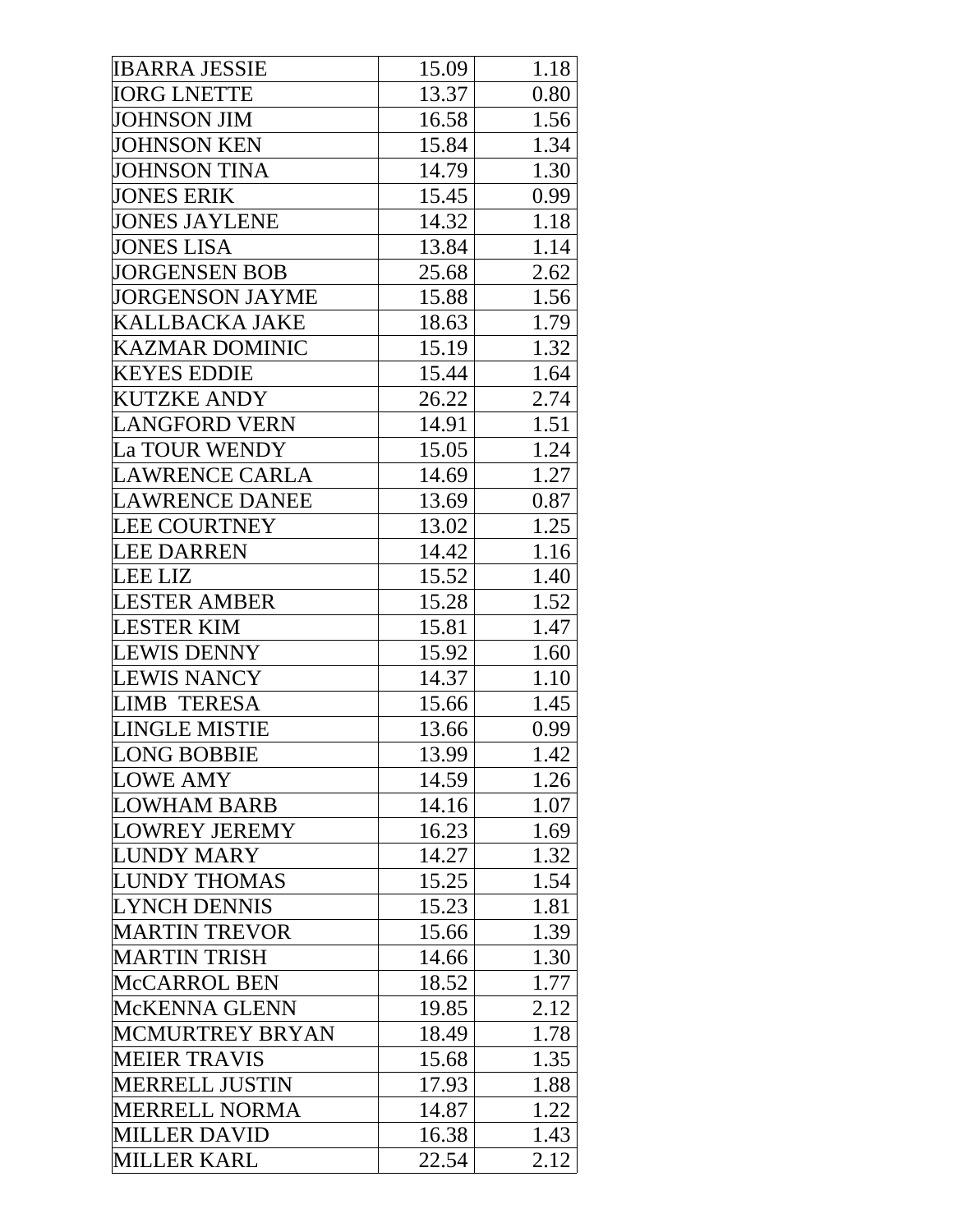| MILLER SAMANTHA           | 14.36 | 1.11 |
|---------------------------|-------|------|
| MILLS ZACH                | 15.13 | 1.34 |
| MITCHELL JENNA            | 13.55 | 1.30 |
| MOE ROBYN                 | 14.82 | 1.34 |
| MOEN LISA                 | 15.19 | 1.32 |
| MOWER LISA                | 15.34 | 1.32 |
| MULLER JD                 | 16.99 | 1.47 |
| <b>MYSLIWREC SHAINA</b>   | 13.31 | 1.04 |
| <b>NELSON DEREK</b>       | 15.77 | 1.51 |
| <b>ODEM MIKE</b>          | 18.41 | 1.56 |
| <b>OHLER AARON</b>        | 18.95 | 1.96 |
| <b>OLIVER CODY</b>        | 13.71 | 1.25 |
| <b>OLIVER DEE</b>         | 13.94 | 1.42 |
| <b>OLIVER JOSHUA</b>      | 16.64 | 1.56 |
| <b>OOKA BECKY</b>         | 13.86 | 1.11 |
| <b>ORTH SARA</b>          | 14.47 | 1.10 |
| <b>OYLER LARA</b>         | 14.37 | 1.13 |
| PARKER BRENNAN            | 16.64 | 1.55 |
| PEARSON AMY               | 15.90 | 1.48 |
| PEARSON JP                | 17.56 | 1.84 |
| PEATROSS BETHANY          | 15.63 | 1.46 |
| PEAY DUSTIN               | 15.51 | 1.46 |
| PERRY JAMES               | 18.08 | 1.77 |
| PERRY TRISH               | 12.61 | 1.06 |
| PILCH BRIAN               | 17.72 | 1.66 |
| PINKSTON MIKE             | 22.75 | 2.34 |
| POTTER COLE               | 20.96 | 2.27 |
| POTTER DUSTY              | 17.94 | 1.79 |
| POTTER MCKENZIE           | 14.68 | 1.38 |
| <b>REDDING MARSHA</b>     | 16.46 | 1.37 |
| RIGGS NICKY               | 14.92 | 1.42 |
| <b>REICHENBERG JOEY</b>   | 16.02 | 1.70 |
| <b>REISHENBERG TREISA</b> | 15.96 | 1.45 |
| <b>RENDON JAUN</b>        | 15.05 | 1.37 |
| REYNOLDS ALLEN            | 15.77 | 1.55 |
| <b>RIKER RYAN</b>         | 16.42 | 1.68 |
| ROBERTS CARLA             | 14.61 | 1.27 |
| ROBERTSON COKE            | 15.80 | 1.67 |
| ROBINSON DEREK            | 13.70 | 0.95 |
| <b>ROBINSON MEGAN</b>     | 14.55 | 1.36 |
| <b>RODEN MIKE</b>         | 20.59 | 2.17 |
| ROWDEN CHIP               | 18.87 | 1.46 |
| <b>RUSSELL ISAYAH</b>     | 19.37 | 2.05 |
| <b>RUSSELL JANSEN</b>     | 15.45 | 1.21 |
|                           |       |      |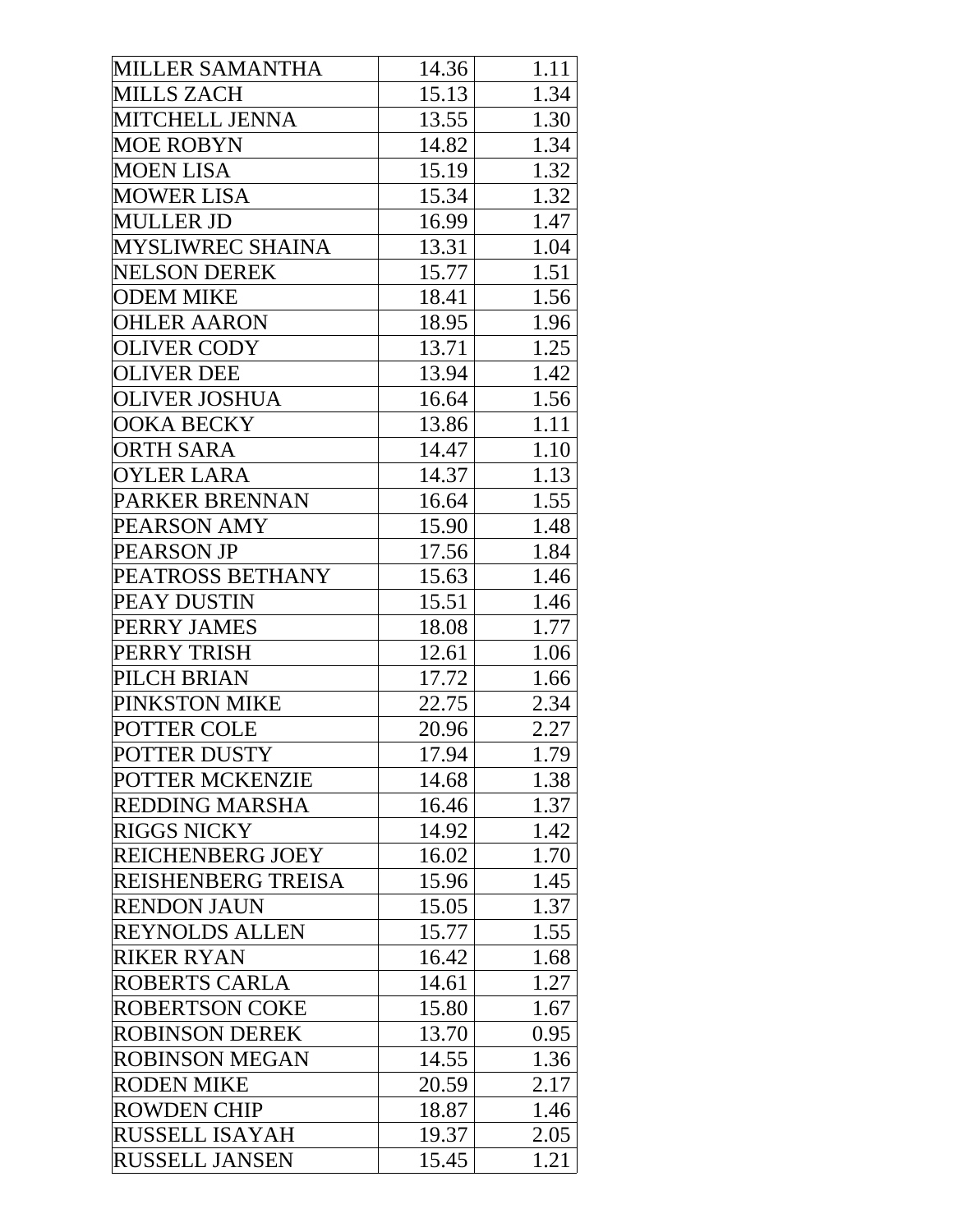| RUSSELL JOHN            | 16.41 | 1.56 |
|-------------------------|-------|------|
| <b>RUSSELL JON</b>      | 19.54 | 2.01 |
| <b>RUSSELL JESSICA</b>  | 14.97 | 1.66 |
| <b>RUSSELL ROB</b>      | 21.07 | 2.21 |
| <b>SARTOR BRIAN</b>     | 17.99 | 1.72 |
| <b>SAVOR MATT</b>       | 15.49 | 1.58 |
| <b>SAWYER MICHAEL</b>   | 22.36 | 2.35 |
| <b>SAWYER SHERRIE</b>   | 15.09 | 1.33 |
| <b>SAWYER STOCKTON</b>  | 15.62 | 1.43 |
| <b>SCHLAGER JACI</b>    | 14.72 | 1.38 |
| <b>SEERY SEAN</b>       | 15.42 | 1.50 |
| <b>SHAFFER KRISTY</b>   | 14.31 | 1.20 |
| SHEPARD JERI            | 14.23 | 1.22 |
| <b>SMITH LAURA</b>      | 14.31 | 1.22 |
| <b>SOULE SHAWNESSA</b>  | 14.18 | 1.16 |
| <b>STANDIFER ASHTON</b> | 14.27 | 1.24 |
| <b>STEGALL CHERYL</b>   | 13.12 | 0.99 |
| <b>STEGAL JASON</b>     | 16.89 | 1.99 |
| <b>STICK JASON</b>      | 13.41 | 1.32 |
| <b>STINEFORD BERNIE</b> | 15.28 | 1.31 |
| <b>STINEFORD EILEEN</b> | 13.12 | 0.84 |
| <b>STONE SAMMI</b>      | 15.27 | 1.30 |
| <b>STOUDT STEVE</b>     | 16.08 | 1.59 |
| <b>STUBENVOLL MITCH</b> | 14.28 | 0.98 |
| <b>SWADLING GARY</b>    | 17.16 | 1.46 |
| <b>SWENSEN BRANDON</b>  | 16.19 | 1.81 |
| <b>SWENSEN CARLA</b>    | 13.83 | 1.15 |
| TAYLOR ABBIGAIL         | 14.74 | 1.44 |
| <b>TAYLOR AMBER</b>     | 14.36 | 1.18 |
| TAYLOR JAKE             | 15.66 | 1.42 |
| <b>TAYLOR KYLE</b>      | 16.78 | 1.80 |
| TAYLOR LYNN             | 14.24 | 1.06 |
| TAYLOR LYSIA            | 13.39 | 1.20 |
| TAYLOR MANDI            | 15.24 | 1.13 |
| <b>TAYLOR SHANE</b>     | 15.84 | 1.47 |
| <b>TEAGUE JEFF</b>      | 13.75 | 1.20 |
| THOMASSON CODY          | 24.43 | 2.34 |
| THOMASSOM SHERI         | 15.59 | 1.45 |
| THOMASSON STAN          | 20.23 | 2.04 |
| <b>THORNTON AARON</b>   | 13.27 | 1.20 |
| <b>THURMOND KEN</b>     | 15.15 | 1.49 |
| TOBIASON TRISHA         | 14.76 | 1.14 |
| TRUJILLO JOEY           | 16.72 | 1.41 |
| <b>TRUJILLO KAMILLE</b> | 15.10 | 1.34 |